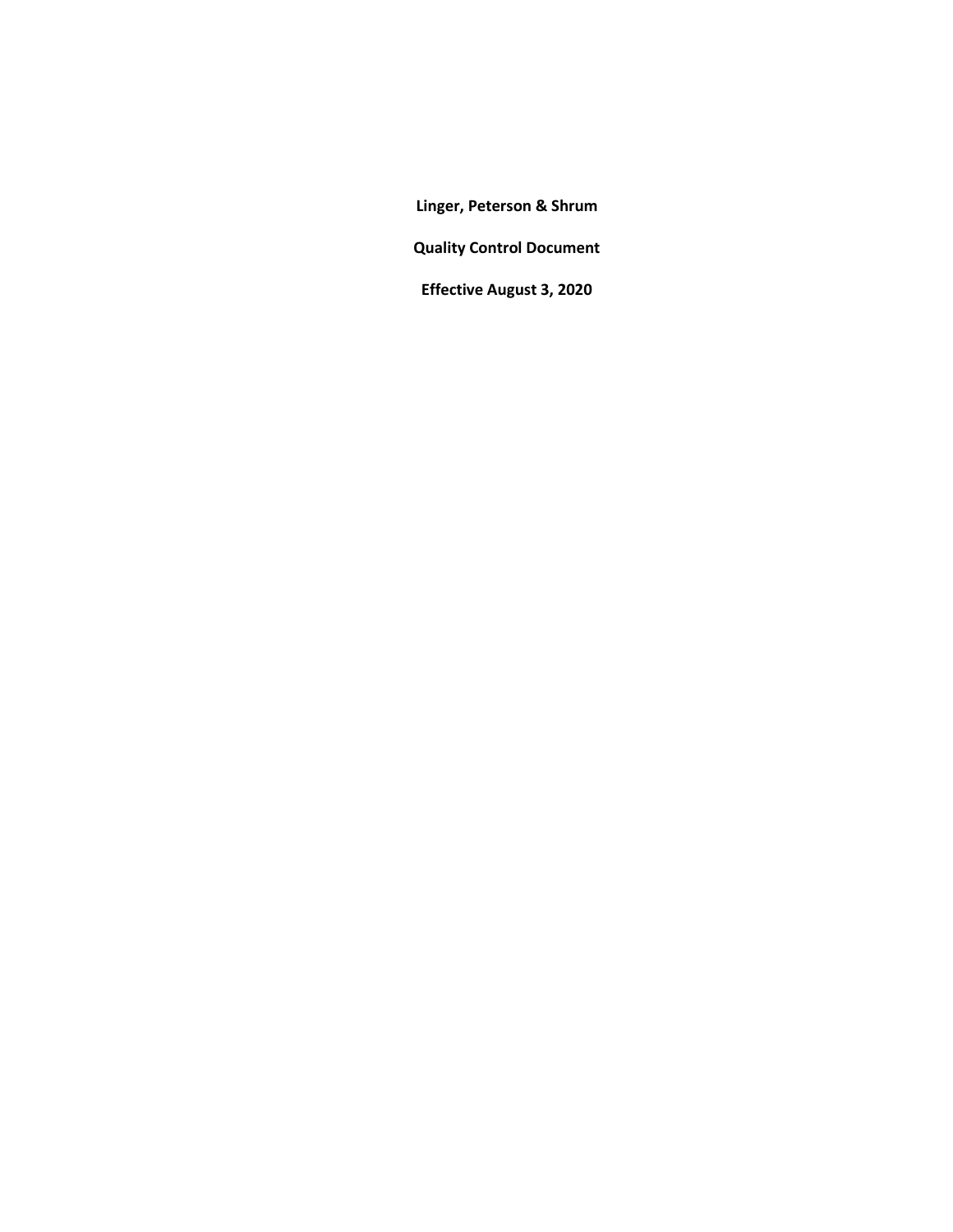### **C O N T E N T S**

**\* \* \***

**Page** 

Quality Control Document Leadership Responsibilities for Quality Within the Firm 1 Relevant Ethical Requirements 2 Acceptance and Continuance of Client Relationships and Specific Engagements 4 Human Resources 6 Engagement Performance 10 Monitoring 14 Engagement Performance Bridging Documents 17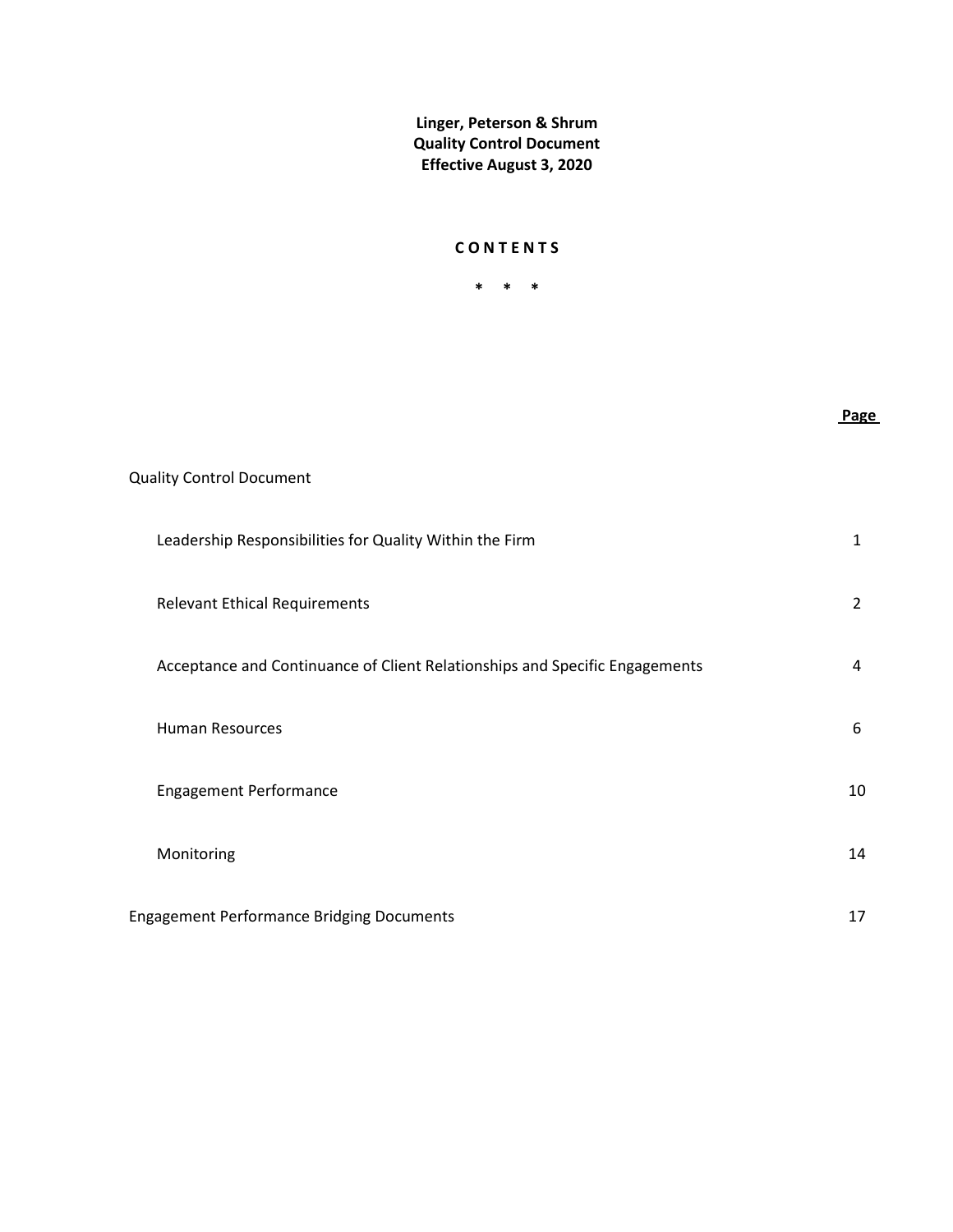The firm's quality control policies and procedures for the six elements of quality control are presented below. All employees of the firm are provided copies and are responsible for understanding, implementing, and adhering to these policies and procedures.

It is the firm's policy to adhere to all applicable unconditional and presumptively mandatory requirements of SQCS No. 8*, A Firm's System of Quality Control*, as evidenced by the policies and procedures within this quality control document. Any questions, concerns, or recommendations about the firm's quality control system should be communicated to the managing partner.

### **LEADERSHIP RESPONSIBILITIES FOR QUALITY WITHIN THE FIRM**

It is the firm's policy to promote a culture of quality that is pervasive throughout the firm's operations through the development of its system of quality control. Firm management, under the direction of the managing partner, assumes responsibility for the firm's system of quality control and designs the system to (a) emphasize the importance of performing work that complies with professional standards and applicable legal and regulatory requirements and (b) issue reports that are appropriate in the circumstances. In maintaining a culture of quality, the firm emphasizes the importance of ethics and integrity in every decision that personnel make, particularly at the engagement level. The firm ensures compliance with this policy by implementing the following procedures:

- 1. The firm dedicates sufficient and suitable resources to its quality control system and quality initiative and assigns the operational responsibility for the firm's quality control system to individuals with the experience, ability, and authority to identify, develop, and implement the necessary quality control policies and procedures based upon their comprehensive understanding of SQCS No. 8. The firm appropriately communicates clear, consistent, and frequent actions and messages that emphasize the firm's quality control policies and procedures. Such actions and messages include—
	- Providing a copy of the firm's system of Quality Control Document to all new professional employees and reviewing the document and its importance with them.
	- Reviewing the firm's quality control policies and procedures, especially in areas where questions or problems have arisen, with personnel during firm training sessions.
- 2. The managing partner evaluates client relationships and engagements to ensure that commercial considerations are not placed ahead of the firm's commitment to quality control. Additionally, the firm's performance evaluation, compensation and advancement policy and procedures (covered in the human resources Quality Control Document) do not place commercial considerations ahead of the quality of work performed.
- 3. The managing partner, audit engagement partners, and other partners in the firm demonstrate the importance of quality by their actions.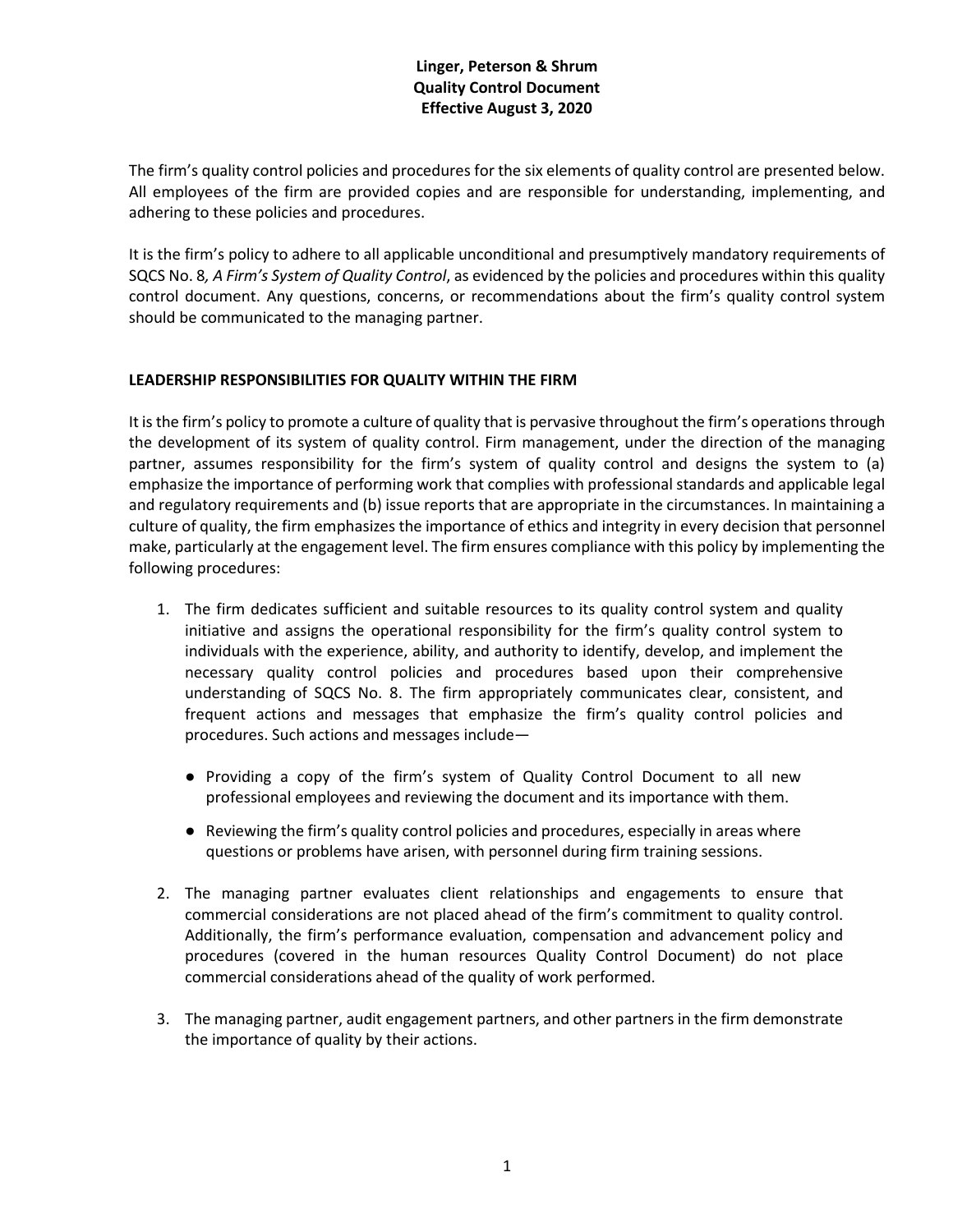- 4. The engagement partner assumes responsibility for the overall quality of each audit engagement to which he or she is assigned and sets an appropriate example throughout all stages of the engagement for the other engagement team members to follow.
- 5. The firm establishes a formal code of conduct that reflects the firm's core value of quality and guides personnel to make appropriate decisions throughout their workday. The code of conduct is regularly communicated and reiterated to all employees.
- 6. The firm rewards personnel who demonstrate a commitment to quality through its performance evaluation, compensation, and advancement system, as covered in the human resources quality control policies and procedures.
- 7. The firm does not allow unethical behavior to occur unchallenged and addresses instances of noncompliance with the firm's quality control system through swift disciplinary action or, in extreme cases, termination of the offending employee.
- 8. At least annually, the firm's leadership responsibilities for quality within the firm policy and procedures are reviewed to determine if they are appropriate and operating effectively. See the MONITORING section of this document for further information.

### **RELEVANT ETHICAL REQUIREMENTS**

It is the firm's policy that all professional personnel be familiar with and follow relevant ethical requirements of the AICPA, contained in the *Code of Professional Conduct*, the State of California Board of Accountancy, and the State of California CPA Society in performing their professional responsibilities. Furthermore, it is the policy of our firm that, for engagements subject to *Government Auditing Standards* and other applicable regulatory agencies, all professional personnel be familiar with and adhere to the relevant ethical requirements included in those standards, including any that may be more restrictive. Additionally, when the firm and its professional personnel encounter situations that raise potential independence threats, but such situations are not specifically addressed by the independence rules of the AICPA *Code of Professional Conduct,*  the situation will be evaluated by referring to the *Conceptual Framework for AICPA Independence Standards*  and applying professional judgment to determine whether an independence breach exists. The firm takes appropriate action to eliminate threats to independence or mitigate them to an acceptable level by applying safeguards. If effective safeguards cannot be applied, the firm will withdraw from the engagement or take other corrective actions as appropriate to eliminate the breach. The firm ensures compliance with this policy by implementing the following procedures:

1. All personnel have ready access to the relevant ethical requirements to which the firm is subject. The firm expects its personnel to be familiar with those relevant ethical requirements.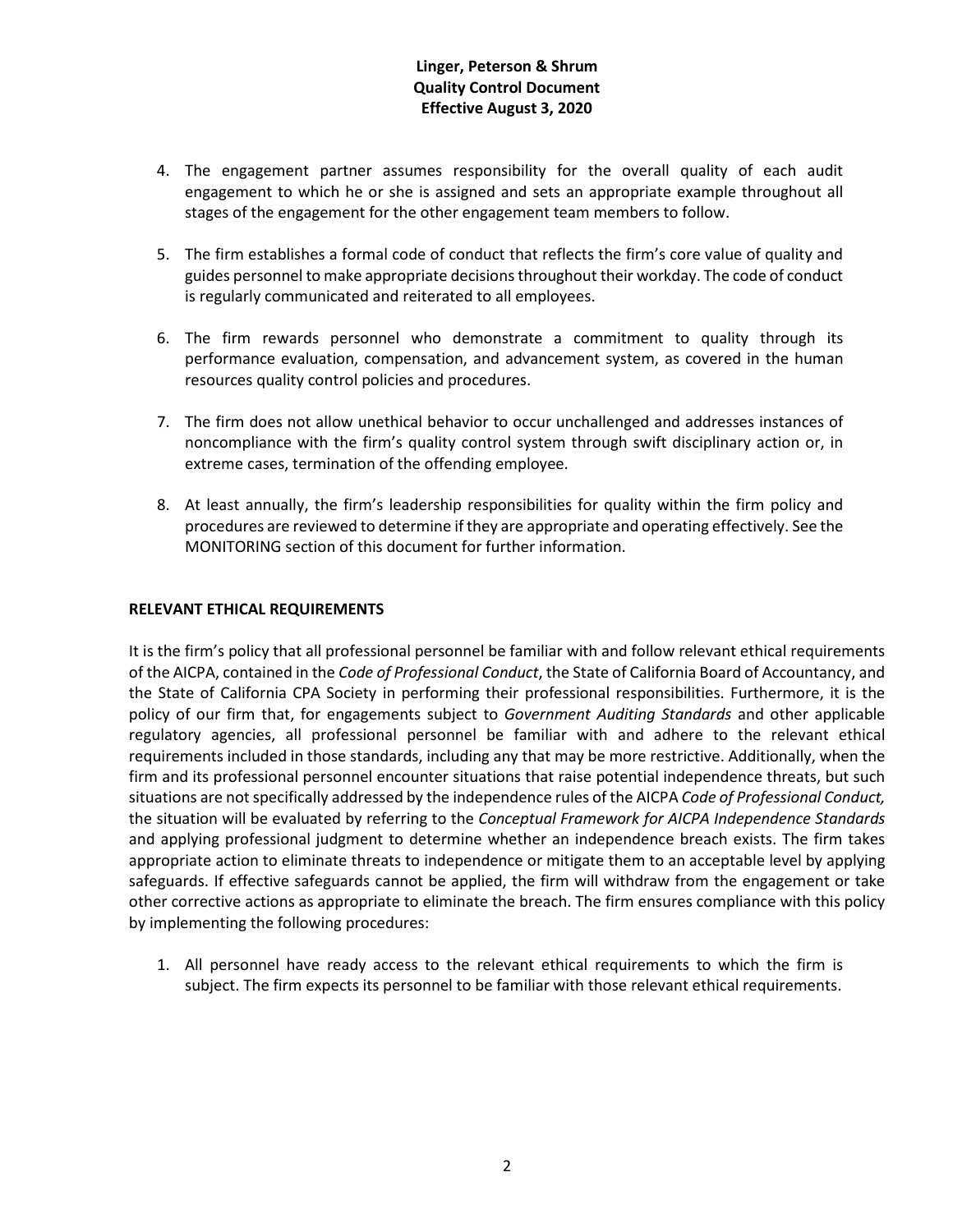- 2. All professional personnel who work on accounting and auditing engagements and are required to be independent sign a representation letter when hired and annually thereafter, acknowledging their familiarity with the firm's relevant ethical requirements policy and procedures, particularly with regard to independence. The representation letter also lists known circumstances and relationships that may create a potential threat to independence or violate the firm's relevant ethical requirements policy.
- 3. Ethics training is provided for professional personnel at least every two years as required by the State of California Board of Accountancy.
- 4. Certain relevant ethical requirements are addressed by procedures within the work programs and standard forms in the accounting and auditing manuals used by the firm. Such procedures
	- a. Determine compliance with relevant ethical requirements on each new and recurring client as part of the acceptance and continuance decision.
	- b. Consider unpaid fees.
	- c. Consider any familiarity threat related to senior personnel recurring on an audit or attest engagement for five years or more.
	- d. Annually confirm the independence of another accountant performing work on a group audit or a segment of a review or attestation engagement.
	- e. Identify nonattest services performed for attest service clients and determine if the services threaten independence with respect to that client. Where applicable, this includes determining whether such nonattest (nonaudit) services impair independence under the independence rules in *Government Auditing Standards*.
	- f. Consider the firm's independence of attest clients at which professional personnel have been offered management positions or have accepted offers of employment.
	- g. Consider whether actual or threatened litigation has an effect on the firm's independence with respect to the client.
	- h. Determine whether all professional personnel are independent of the financial reporting entity if the firm is engaged as the principal auditor to report on the basic financial statements of the financial reporting entity.
	- i. Consider whether the firm was party to a cooperative arrangement with a client that was material to the firm or the client.
- 5. All professional personnel remain alert for any evidence of noncompliance with relevant ethical requirements during the engagement and are required to promptly notify the engagement partner and managing partner of any circumstances or relationships that may create a potential threat to independence or an independence breach, so that appropriate action can be taken.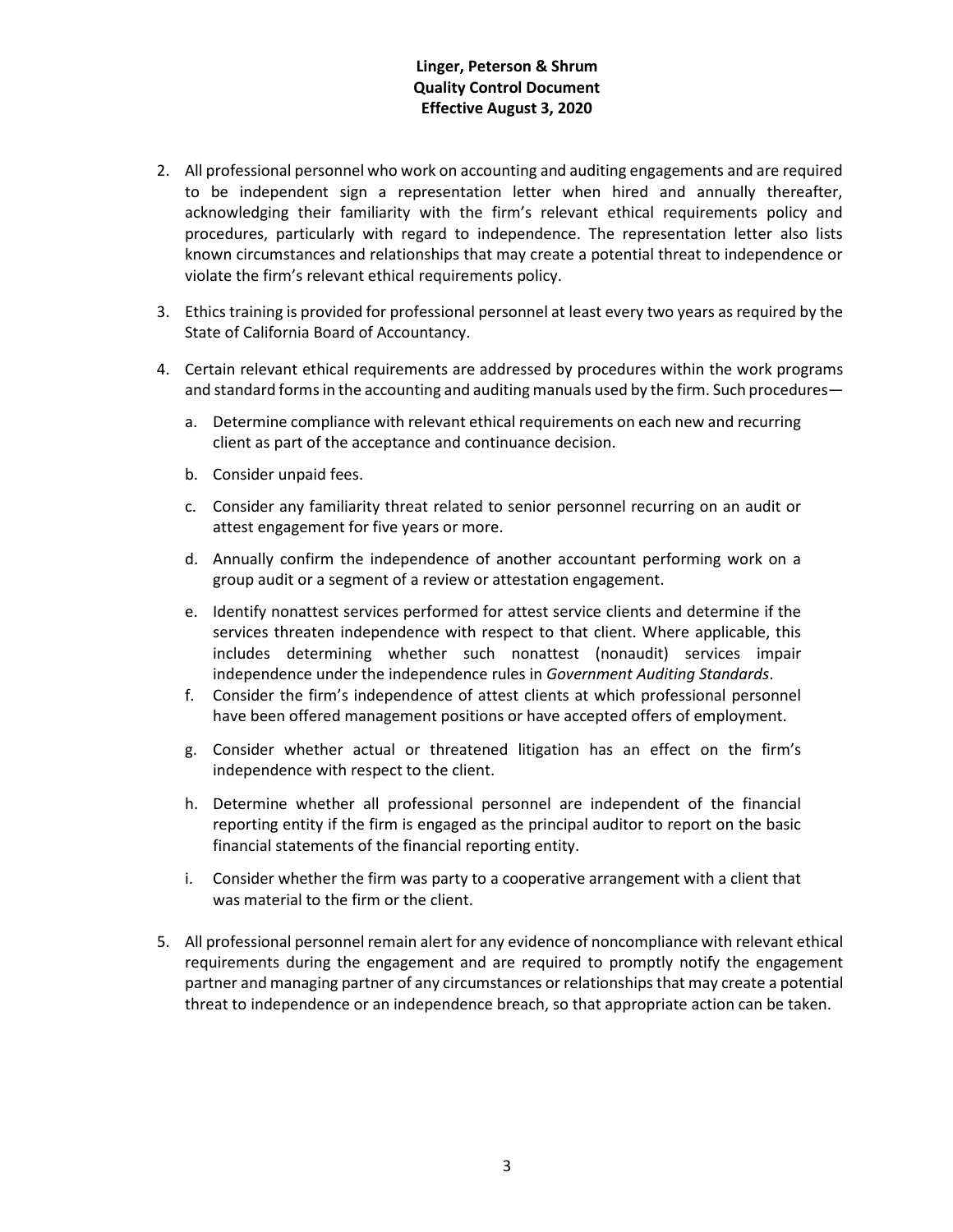- 6. If a potential threat to independence is identified, the managing partner accumulates and communicates relevant information to appropriate personnel so (a) the managing partner and the engagement partner can determine whether they satisfy independence requirements, (b) the engagement partner can take appropriate action to address identified threats to independence, and (c) current independence information can be maintained. For clients of whom the firm is not independent, only compilation services are performed, and the firm discloses the lack of independence in its accountants' compilation reports for those clients.
- 7. All relevant ethical requirements matters (including potential issues from the representation letters and those from other sources) are resolved by the managing partner. The managing partner is responsible for determining actions to be taken when professional personnel violate firm independence policies and procedures. Documentation of the resolution of a relevant ethical requirements matter is filed in the client's permanent workpapers file.
- 8. If a breach of independence is identified, the breach and the required corrective actions are promptly communicated to (a) the managing partner, (b) the engagement partner, who (along with the firm) needs to address the breach, and (c) other relevant personnel in the firm and those subject to the independence requirements who need to take appropriate action. The engagement partner confirms to the managing partner when required corrective actions related to the independence breach and noncompliance with these policies and procedures has been taken.
- 9. At least annually, the managing partner reviews the firm's relevant ethical requirements policy and procedures to determine if they are appropriate and operating effectively. See the MONITORING section of this document for further information.

### **ACCEPTANCE AND CONTINUANCE OF CLIENT RELATIONSHIPS AND SPECIFIC ENGAGEMENTS**

It is the firm's policy that, for all compilation, review, audit, and attestation engagements, the acceptability of the client and the engagement be evaluated before the firm agrees to provide professional services. The firm will accept and continue only client relationships and specific engagements when it has determined that the requisite competence and capabilities (including adequate time and resources) exist within the firm to perform the engagement and the firm can comply with legal and relevant ethical requirements. Additionally, the firm will only undertake or continue relationships and engagements when the firm has considered the integrity of the client and does not obtain information indicating that the client lacks integrity. The firm ensures compliance with this policy by implementing the following procedures:

1. For each prospective client that requests for the first time a compilation, review, audit, or attestation service, the partner making initial contact with the client is required to complete an engagement acceptance form. The completed form is routed to the managing partner who decides whether to accept or reject the prospective client and who documents that conclusion on the form.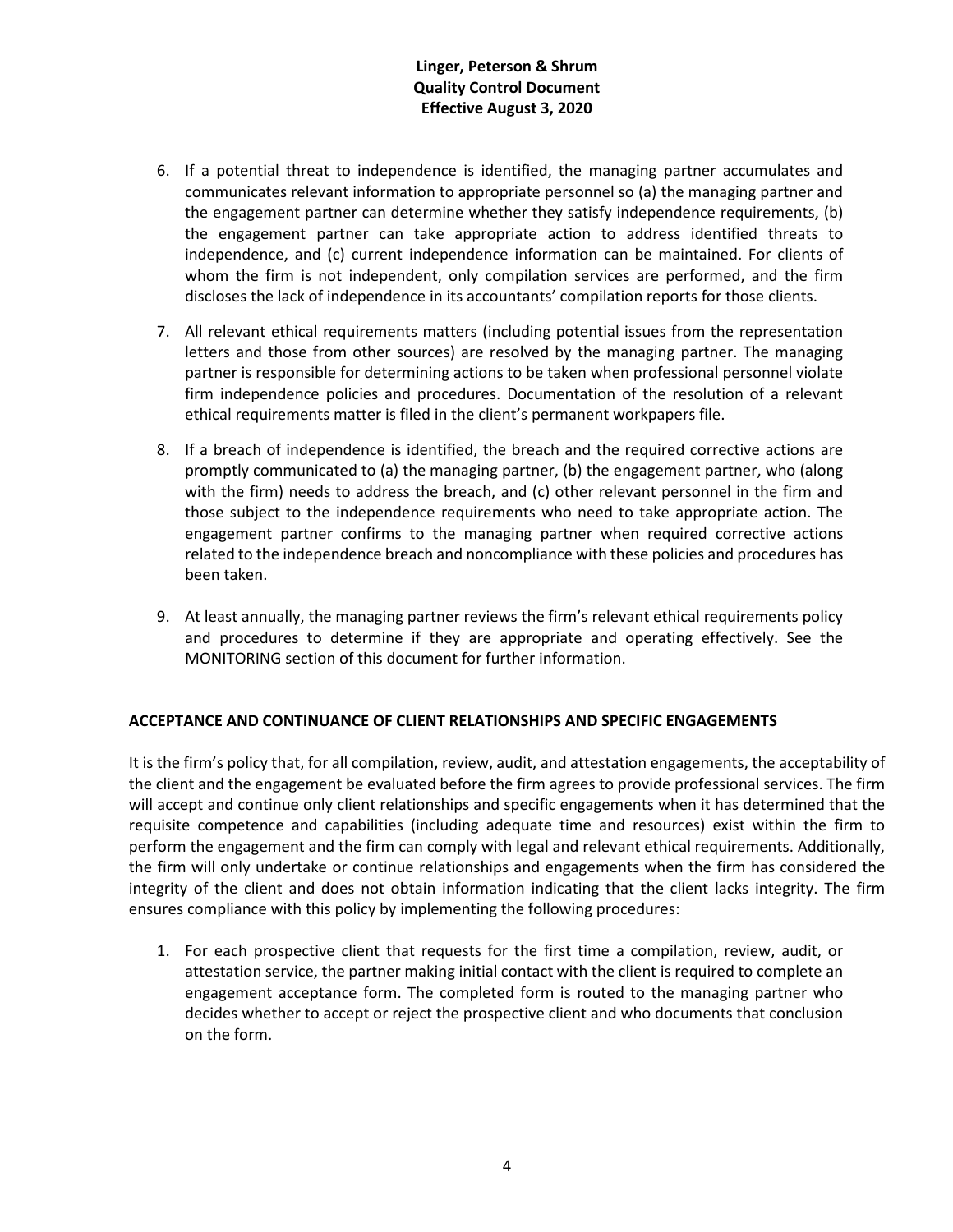- 2. For existing attest clients, the managing partner annually reviews the firm's client list and reevaluates the acceptability of each client and engagement. Furthermore, the engagement work programs used by the firm (as documented in the engagement performance quality control element of the firm's Quality Control Document) contain steps requiring the engagement team to consider whether the firm should discontinue providing all or certain services to a client.
- 3. The managing partner or the engagement partner documents how issues identified during the acceptance and continuance process, if any, were overcome and resolved so that the firm decided to accept or continue the client relationship or specific engagement. Such documentation includes discussion of significant issues, consultations, conclusions, and the basis for the conclusions.
- 4. If situations occur after the commencement of an engagement and while work is in process that indicate the firm should consider withdrawing from the engagement, the managing partner is notified of the circumstances. In that situation, the firm considers whether there are any professional, regulatory, or legal requirements for the firm to remain associated with the client and the engagement or to report the withdrawal to the regulatory authorities. In addition, the firm considers whether withdrawing from the engagement or discontinuing the client relationship is appropriate. The engagement partner and managing partner jointly decide whether to withdraw from an attest engagement. Significant issues, consultations, conclusions, and the basis for the conclusions are documented when withdrawal from an engagement or from both the engagement and the client relationship occurs.
- 5. The engagement partner is responsible for ensuring that an engagement letter is obtained for each client. The engagement letter documents the firm's understanding with the client regarding the nature, scope, and limitations of the services to be performed, as well as the identification of the engagement partner and his or her role.
- 6. For audit engagements, the engagement partner is responsible for—
	- Being satisfied that appropriate acceptance and continuance procedures were followed and that the acceptance and conclusion decisions reached are appropriate.
	- Promptly communicating information obtained, if any, that would have caused the firm to decline the engagement had it been known initially, to the firm, so that the firm and the engagement partner can take the necessary action.
- 7. If the firm discovers a potential conflict of interest during the acceptance and continuance decision, the managing partner determines whether it is appropriate to accept or continue the engagement. If the engagement is accepted or continued, the ethical requirements under AICPA Interpretation No. 102-2, *Conflicts of Interest*, under Rule 102, *Integrity and Objectivity,* are considered, including whether a conflict of interest that might be perceived as impairing objectivity was disclosed and consented to by the client or other appropriate parties.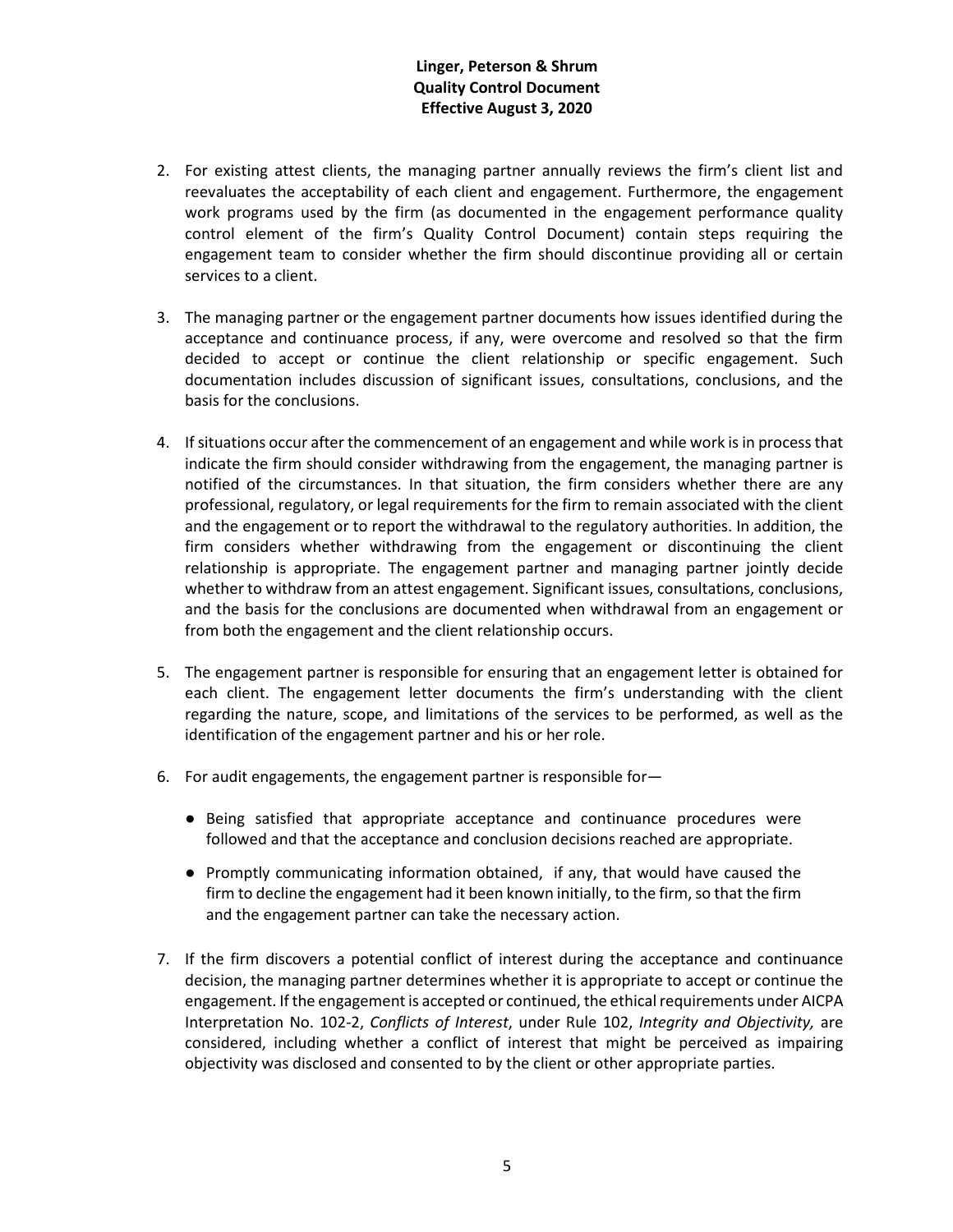8. At least annually, the managing partner reviews the firm's acceptance and continuance of client relationships and specific engagements policy and procedures to determine if they are appropriate and operating effectively. See the MONITORING section of this document for further information.

#### **HUMAN RESOURCES**

#### **Overall**

The success of the firm is dependent upon its professional staff. It is the firm's intent to succeed in the marketplace by having partners and staff who possess the competence, capabilities, and commitment to ethical principles to assure that engagements performed by the firm are in accordance with professional standards and applicable legal and regulatory requirements and that appropriate reports are issued in the circumstances. Having effective quality control policies and procedures over the human resources element helps to ensure the proficiency of personnel. The activities of our human resources quality control system include—

- Recruitment and hiring.
- Determining competencies and capabilities.
- Assignment of engagement teams.
- Professional development.
- Performance evaluation, compensation, and advancement.

Policies and procedures for each of these activities are detailed below. At least annually, the managing partner reviews the firm's human resources policies and procedures to determine if they are appropriate and operating effectively. See the MONITORING element of the firm's quality control system for further information.

#### **Recruitment and Hiring**

It is the firm's policy that recruitment and hiring decisions for the professional staff be based on an objective evaluation of the firm's personnel needs; that candidates possess the appropriate characteristics to perform competently; and that new employees are adequately informed of the firm's policies and procedures. The firm ensures compliance with this policy by implementing the following procedures:

- 1. A recruitment and hiring plan is prepared periodically (as necessary) and is approved by the managing partner. The recruitment and hiring plan is communicated to those involved in the recruitment and hiring process.
- 2. Recruiting techniques and actual employment decisions are made by the managing partner after considering the needs of the firm.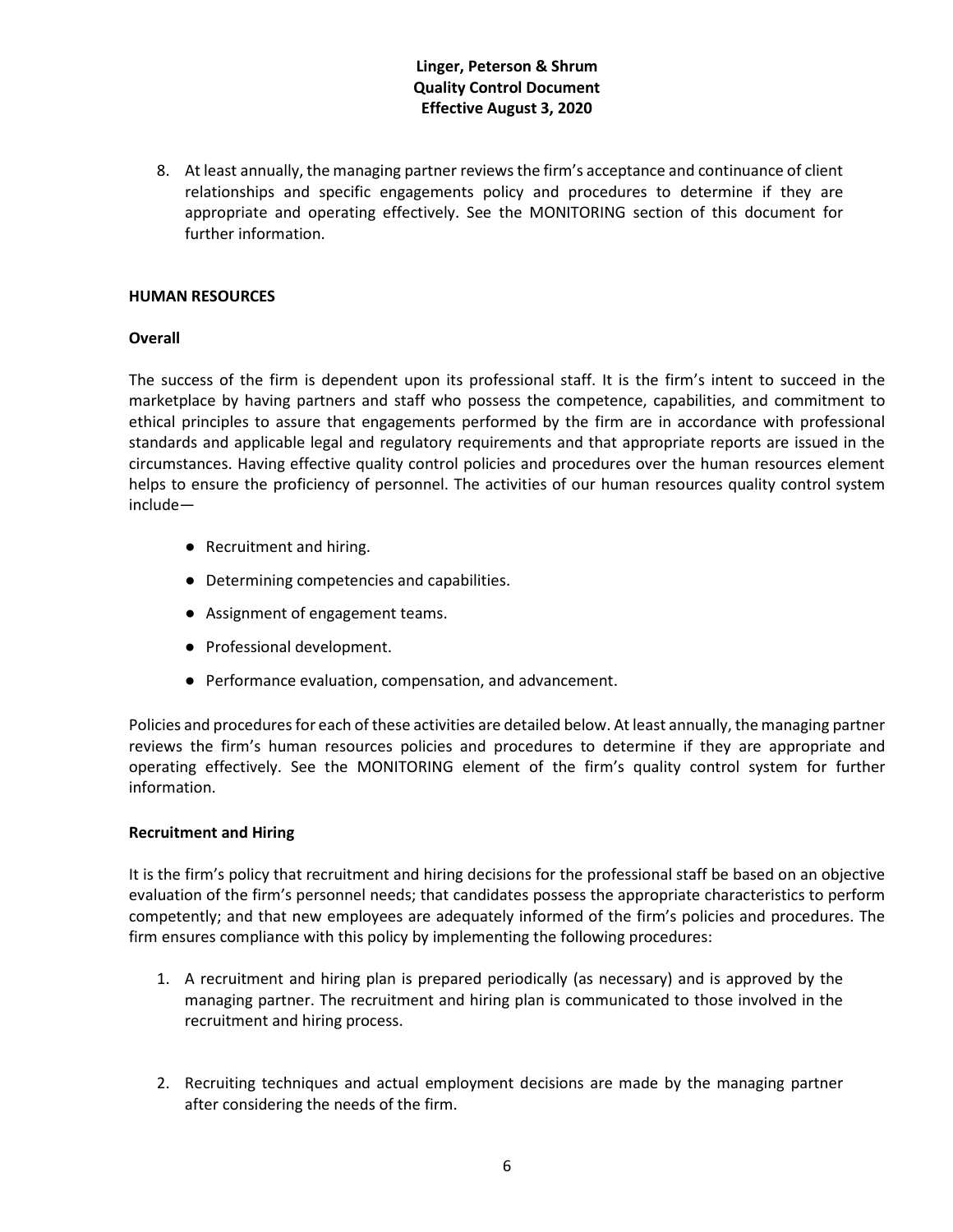- 3. An Interview and Evaluation Checklist is prepared for each applicant.
- 4. The firm's personnel policies and procedures relevant to applicants and new employees are communicated to them.

### **Determining Competencies and Capabilities**

It is the firm's policy to determine whether personnel possess the requisite competencies and capabilities. In making this determination, the firm primarily considers qualitative measures, as opposed to quantitative ones. The firm ensures compliance with this policy by implementing the following procedures:

- 1. Periodically, the managing partner assesses the competencies and capabilities of engagement partners to help assure engagements are performed in accordance with professional standards and applicable legal and regulatory requirements, and that appropriate reports are issued in the circumstances. The following competencies and capabilities are assessed based on the characteristics of the particular client, industry, and service provided
	- a. An understanding of the role of the firm's quality control system and the *Code of Professional Conduct.*
	- b. An understanding of the service to be performed.
	- c. Technical proficiency.
	- d. A familiarity with the industries served.
	- e. Professional judgment.
	- f. An understanding of the organization's information technology systems.
	- g. Personal attributes, leadership qualities, and perspective on business issues.
- 2. The firm determines how engagement partners and other personnel can best obtain additionally needed competencies and capabilities.
- 3. Performance evaluations are conducted, at least annually, to determine the capabilities and competencies possessed by professional staff other than partners.

### **Assignment of Engagement Teams**

It is the firm's policy that each engagement be supervised by an engagement partner with appropriate competence, capabilities, and authority. Additionally, all personnel assigned to engagements

possess the necessary competence and capabilities to perform engagements that comply with professional standards and applicable legal and regulatory requirements and enable the firm to issue reports that are appropriate in the circumstances. The firm ensures compliance with this policy by implementing the following procedures: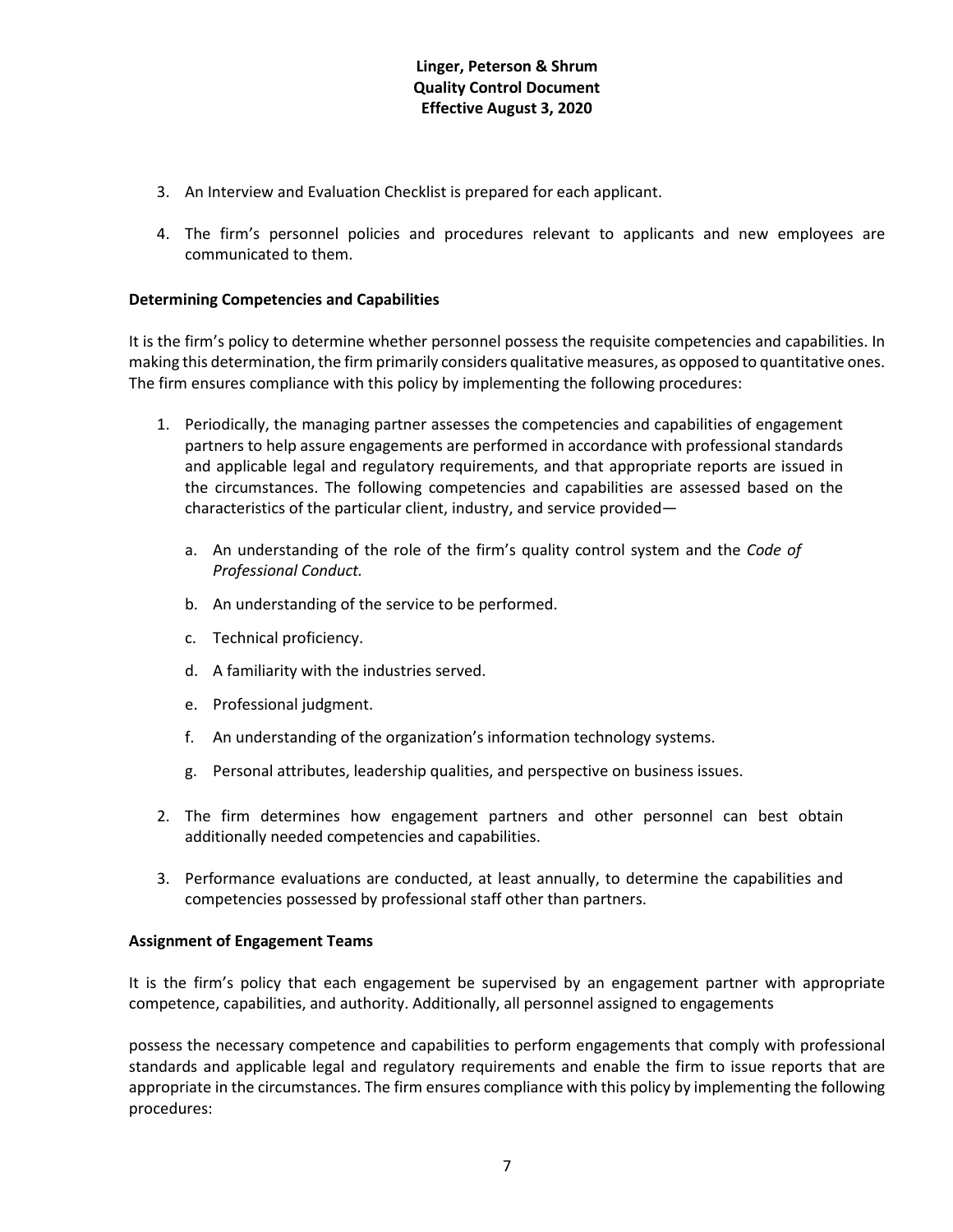- 1. In addition to assessing the engagement partner's competencies and capabilities (see the Determining Competencies and Capabilities section) the managing partner clearly defines and communicates the responsibilities and authority of an engagement partner to that partner and evaluates the partner's workload to ensure that he or she has the time to adequately perform the role.
- 2. The identity and role of the engagement partner are communicated to client management and those charged with governance through a written engagement letter.
- 3. In an audit engagement, the engagement partner obtains satisfaction that the engagement team (including any external specialists) meets the objective of the Assignment of Engagement Teams policy of the firm's Human Resources quality control element.
- 4. The managing partner makes all partner assignments, while staff assignments are determined by the firm's engagement partners. All assignments are made after considering the requisite competencies and capabilities needed for the particular client and engagement. A schedule of all School District assignments is distributed to all professional staff at the beginning of each school season. Other engagement assignments are communicated verbally to the staff.

### **Professional Development**

It is the firm's policy that all professional personnel comply with the continuing professional education requirements of the AICPA, the State of California Board of Accountancy, the U.S. Government Accountability Office, and other regulatory agencies, if applicable; that all professional staff maintain an adequate awareness and understanding of current developments in professional standards; that all non-licensed professional staff work toward passing the CPA exam; and that all professional staff assist in the training and development of staff members under their supervision. The firm ensures compliance with this policy by implementing the following procedures:

- 1. The managing partner approves professional staff member CPE prior to staff attendance. An individual CPE Record worksheet is prepared by each professional staff member annually.
- 2. The managing partner monitors employee progress toward meeting the CPE plan.
- 3. All professional personnel are to obtain a minimum of 40 hours of CPE required each year (or, alternatively, meet the CPE requirements of the AICPA) in programs that qualify for credit under the CPE rules that govern the firm. The firm will require personnel that perform engagements in specialized areas to attend appropriate CPE annually in the areas of audit planning and documentation, including areas specific to compliance audits.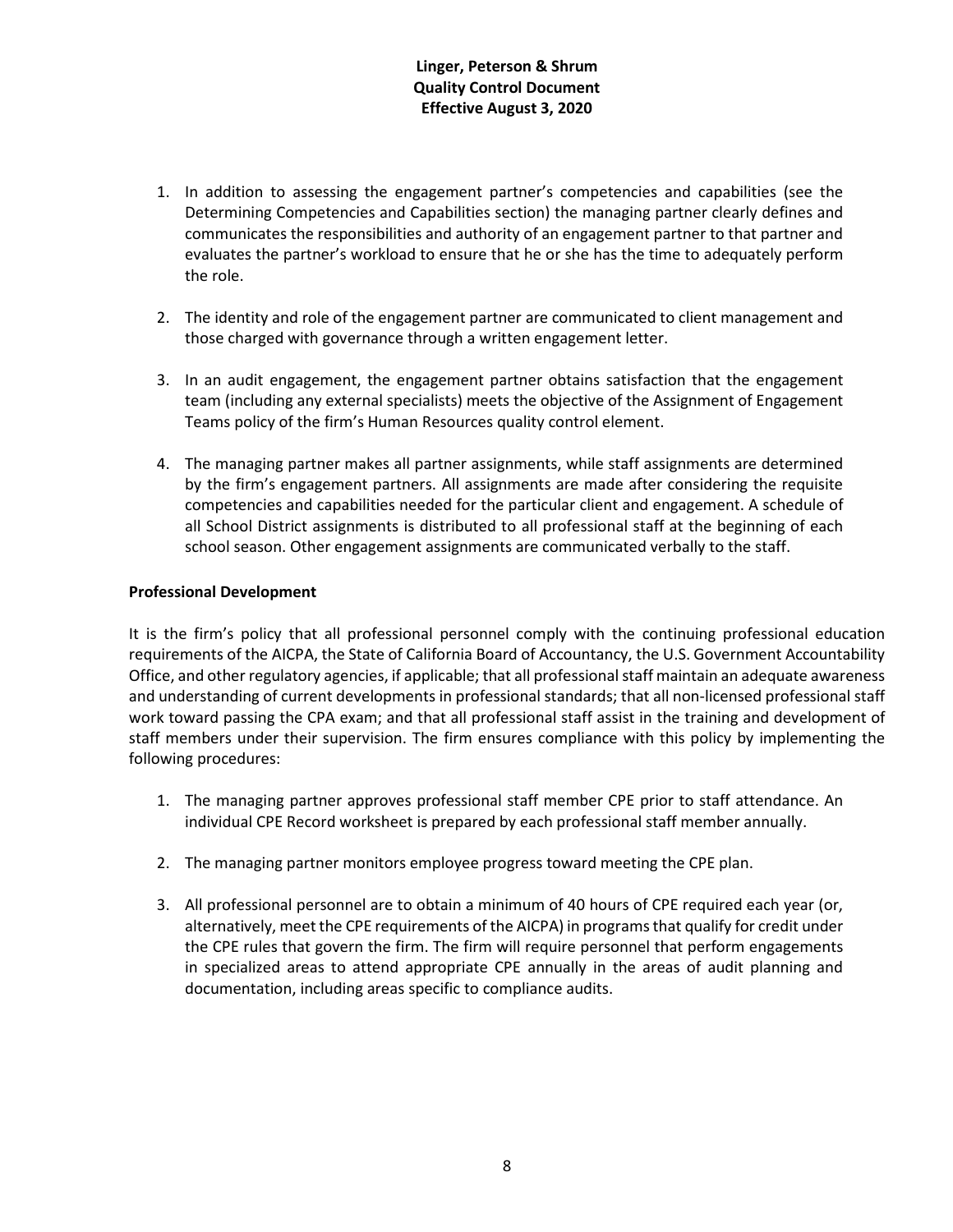- 4. Individuals who work on audits and attestation engagements subject to the *Government Auditing Standards,* including planning, directing, performing audit procedures, or reporting, complete at least 24 hours of CPE every two years that directly relates to government auditing, the government environment, or the specific or unique environment in which the audited entity operates. In addition, auditors who do any amount of planning, directing, or reporting on Yellow Book assignments and auditors who are not involved in those activities but charge at least 20% of their time annually to Yellow Book audits are required to also obtain at least another 56 hours (for a total of 80 hours) of CPE that enhances their professional proficiency to perform audits. In other words, everyone working on a Yellow Book engagement must meet the 24-hour requirement. However, auditors who do not do any planning, directing, or reporting on a Yellow Book engagement or who do not spend at least 20% of their time annually on Yellow Book engagements are not required to obtain an additional 56 hours of CPE to comply with the 80 hour requirement.
- 5. Appropriate CPE documentation is maintained for each professional for the most recent five years.
- 6. The firm maintains a current library and circulates within the firm important news about new or emerging changes in professional literature or business activities.
- 7. The firm recognizes the importance of on-the-job training and encourages personnel with supervisory responsibility to be aware of situations where it can be provided.
- 8. The firm recognizes the benefit of other professional development activities and encourages personnel at each staff level to participate in such activities.

### **Performance Evaluation, Compensation, and Advancement**

It is the firm's policy that performance evaluation, compensation, and advancement decisions for professional personnel be based on a timely and objective evaluation of individual performance, that the professional personnel selected for advancement have the necessary qualifications to fulfill their assigned responsibilities, and that compensation of personnel, including partners, be based on the quality of their work. The firm ensures compliance with this policy by implementing the following procedures:

- 1. While the firm does not use staff classification levels, staff is assigned to engagements based on their capabilities, competencies, experience, knowledge and availability.
- 2. All professional staff are verbally evaluated at the completion of engagements of approximately 150 or more hours, or more frequently as needed.
- 3. At least annually, and on an ad hoc basis if necessary, the partners meet as a committee to discuss advancement, compensation, and termination decisions.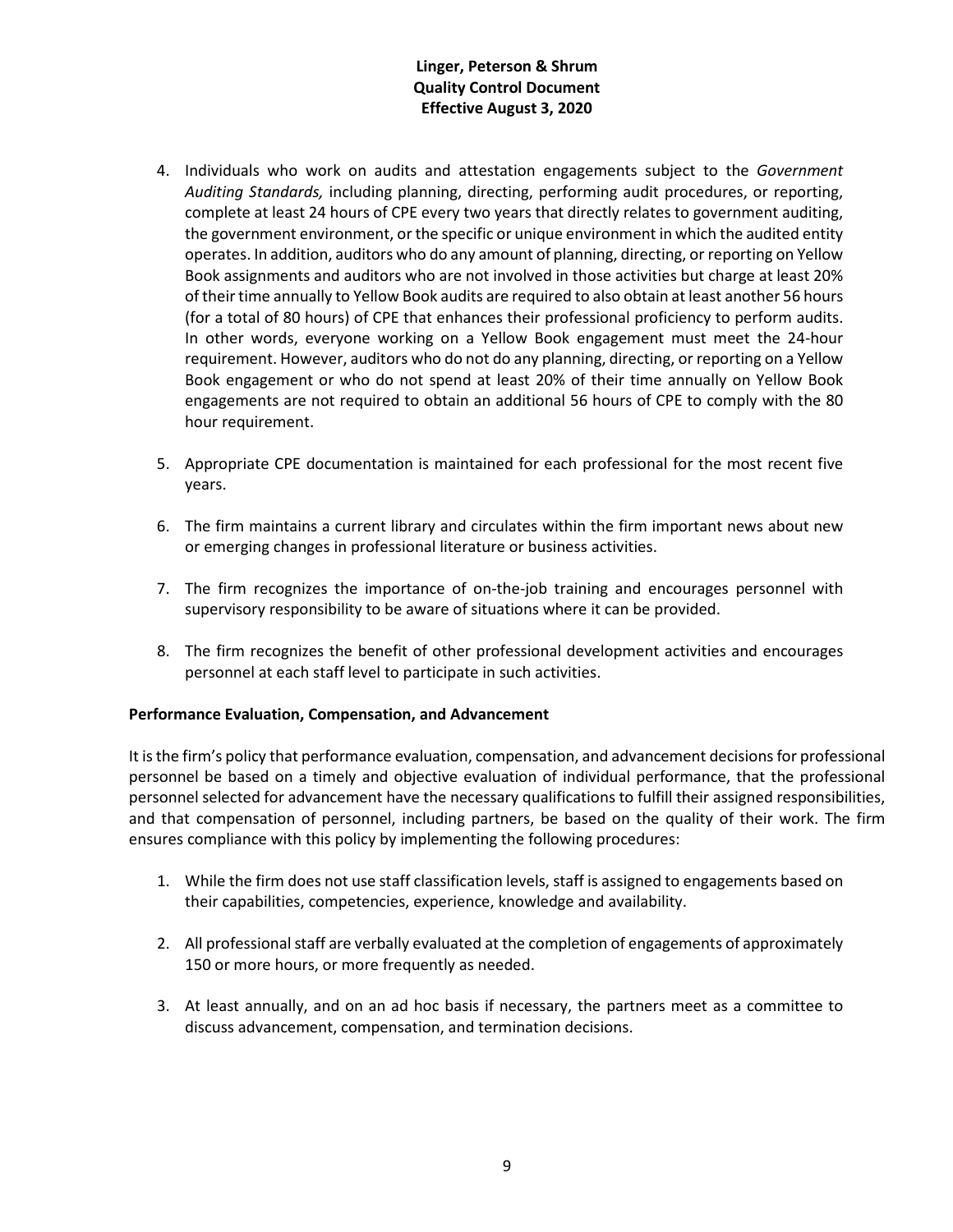#### **ENGAGEMENT PERFORMANCE**

#### **Overall**

Engagement performance encompasses many aspects of performing an engagement, from the initial planning stages to the issuance of the report and assembly of the workpapers. Additionally, it is not uncommon for the firm's engagement teams to occasionally encounter complex or contentious issues that result in the need for consultation or that create differences of opinion. The firm believes in a strong quality control system and supports frequent engagement quality control review. While all these activities are part of the engagement performance element of the quality control system, the firm has chosen to differentiate certain activities within this section of the Quality Control Document for ease of understanding. The activities are segregated as follows:

- Engagement performance and documentation.
- Engagement quality control review.
- Consultation and differences of opinion.

Policies and procedures for each of those components of engagement performance are described below. At least annually, the managing partner reviews the firm's engagement performance policies and procedures to determine if they are appropriate and operating effectively. See the MONITORING section of this document for further information.

### **Engagement Performance and Documentation**

It is the firm's policy that all compilation, review, audit, and attestation (including forecast and projection) engagements be properly planned, performed, supervised, reviewed, documented, and reported or communicated in accordance with the requirements of professional standards, applicable legal and regulatory requirements and the firm. In this regard, the firm's engagement performance quality control steps are documented in the firm's engagement performance bridging documents.

The firm has adopted and integrated within its quality control system the use of PPC and Wiley accounting and auditing manuals and practice aids, as more fully described in the Engagement Performance Bridging Documents attached as an appendix to this document. This Quality Control Document, the PPC manuals, and any other practice aids used by the firm are intended solely to assist us in achieving compliance with professional standards. Accordingly, nothing within this Quality Control Document should be construed as (1) requiring a higher level of performance or documentation than the minimum specifically required by our firm's quality control policies and procedures, or (2) overriding the exercise of professional judgment.

### **Engagement Quality Control Review**

It is the firm's policy to evaluate all engagements against criteria established by the firm to determine whether an engagement quality control review should be performed, and to perform an engagement quality control review for all engagements that meet the criteria. Engagement quality control reviews are completed before the report is released. The firm ensures compliance with this policy by implementing the following procedures: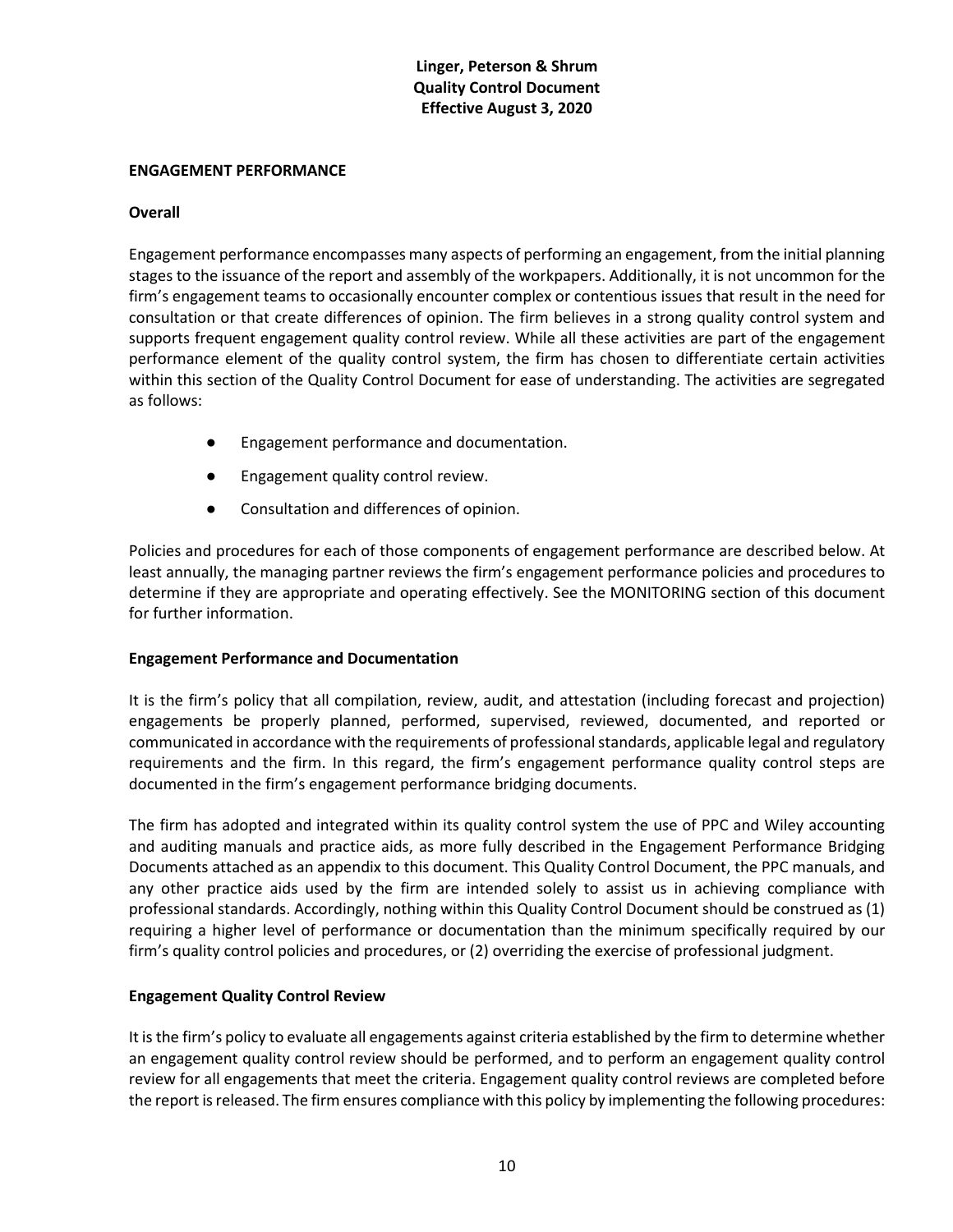- 1. The firm establishes criteria for performance of an Engagement Quality Control Review (EQCR). The firm establishes a different set of criteria for each major service provided (i.e., compilation, review, audit, and attestation engagements).
- 2. All engagements are evaluated against the established criteria. An Engagement Quality Control Review is performed for all engagements that meet the established criteria.
- 3. The firm periodically evaluates and makes changes to the ECQR criteria as needed based on changes in the structure and nature of the firm's practice.
- 4. Based on the current composition of the firm's accounting and auditing practice, the firm has concluded that an Engagement Quality Control Review should be performed for all single audit (Uniform Guidance) engagements with federal revenues in excess of \$5,000,000 in which one or more of the partners does not participate in the engagement except in a consulting role, and any engagements accepted in a new industry in which the firm does not have previous experience. Engagements other than those mentioned herein are not required to have an Engagement Quality Control Review.
- 5. Performing an Engagement Quality Control Review includes the following procedures—
	- Having a discussion with the engagement partner about significant findings and issues.
	- Reading the financial statements or other subject matter information and the proposed report.
	- Reviewing selected engagement documentation relating to the significant judgments of the engagement team and the conclusions reached.
	- Performing an evaluation of the conclusions reached in formulating the report and considering whether the proposed report is appropriate.
	- Reviewing for appropriateness the resolution and conclusions reached regarding differences of opinion and matters requiring consultation.
	- Considering the engagement team's evaluation of the firm's independence in relation to the specific engagement.
- 6. If differences of opinion occur between the engagement partner and the engagement quality control reviewer, appropriate differences of opinion procedures are followed (see the Consultation and Differences of Opinion section of this Quality Control Document) and documentation of the resolution of conflicting opinions is finalized before the release of the report.
- 7. The firm prepares appropriate documentation of the engagement quality control review, including documentation that reflects—
	- That the procedures required by firm policies have been performed.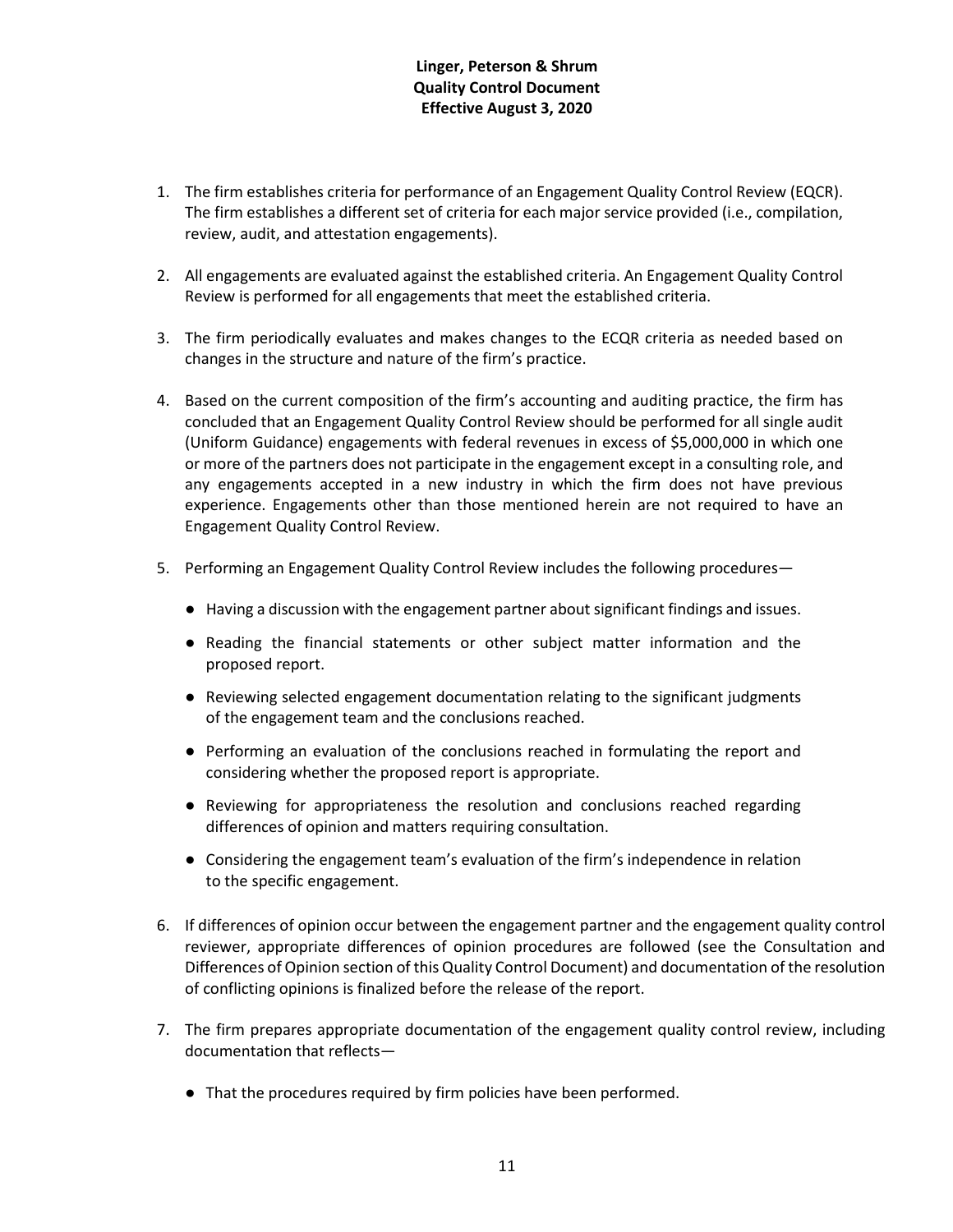- That the Engagement Quality Control Review was completed before the report was released.
- That the reviewer was not aware of any unresolved matters that would have caused him or her to believe that significant judgments the engagement team made and conclusions they reached were not appropriate.
- 8. The appointment of Engagement Quality Control Reviewers requires consideration of the technical qualifications necessary to perform the role (including the necessary experience and authority), and the degree to which an Engagement Quality Control Reviewer can be consulted during the engagement without jeopardizing the Reviewer's objectivity. In selecting appropriate Engagement Quality Control Reviewers, the following criteria are followed:
	- The engagement quality control reviewer is selected by the managing partner.
	- The engagement quality control reviewer has sufficient and appropriate experience, technical expertise, and authority for the particular engagement to be reviewed.
	- Engagement Quality Control Reviewers maintain appropriate ethical requirements (such as objectivity, due professional care, and independence) including independence requirements relating to the engagement reviewed.
	- The Engagement Quality Control Reviewer does not make decisions for the engagement team or otherwise participate in the performance of the engagement except in a consulting role. Both the Engagement Quality Control Reviewer and the engagement team are careful to maintain the Reviewer's objectivity.
	- If the objectivity and/or continued eligibility of the Engagement Quality Control Reviewer come into question, the engagement partner will communicate the situation to the managing partner. The Engagement Quality Control Reviewer will be replaced if the Reviewer's ability to perform an objective review is likely to have been impaired.
- 9. For audit engagements (see Step 4 of this section) for which an EQCR is required, if any, the engagement partner (a) determines that an Engagement Quality Control Reviewer has been appointed; (b) discusses with the Engagement Quality Control Reviewer the significant findings or issues that arose during the audit, if any; and (c) does not release the auditors' report until completion of the EQCR.
- 10. When the firm does not have qualified personnel to perform the Engagement Quality Control Review, the firm contracts with suitably qualified external individuals or other firms to perform the review. The criteria in Procedure 8 are followed in selecting qualified external Engagement Quality Control Reviewers.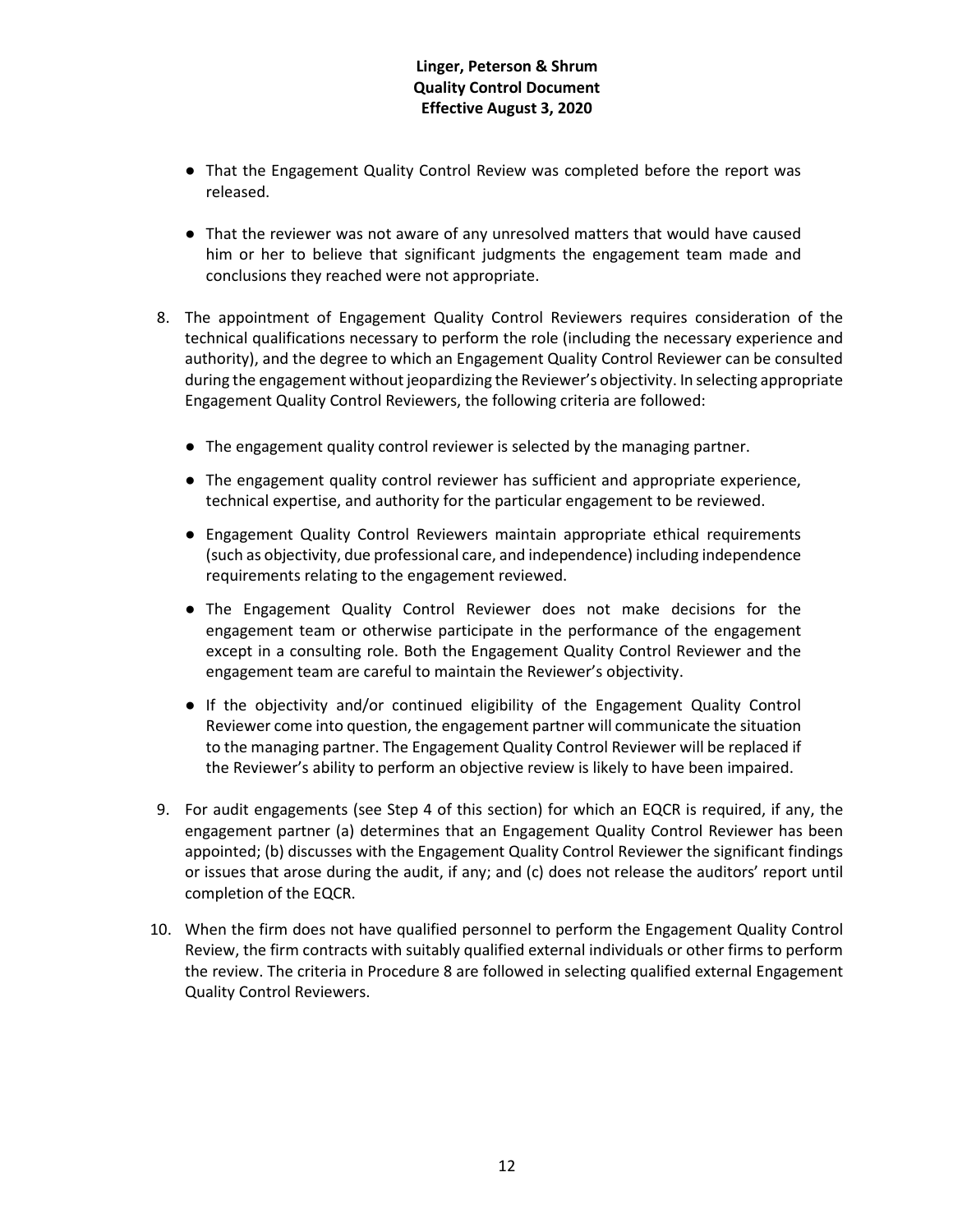### **Consultation and Differences of Opinion**

It is the firm's policy that personnel refer to authoritative literature or other sources when appropriate. It is also the firm's policy that all professional personnel seek consultation on a timely basis, within or outside the firm, whenever differences of opinion occur, or uncertainties exist regarding a technical issue. The firm ensures compliance with this policy by implementing the following procedures:

- 1. The firm maintains or provides ready access to an adequate and up-to-date reference library that includes materials related to clients served and that should be consulted to assist professional staff in their research of technical issues.
- 2. Issues requiring consultation are first discussed by members of the engagement team. If further consultation is necessary, individuals within the firm having appropriate expertise are then consulted.
- 3. Consultations with individuals outside of the firm who have relevant specialized expertise, including nonaccounting or nonauditing specialists, are approved by the managing partner. Before using an outside individual or specialist, the firm evaluates whether the external provider is qualified for the specific purpose of the consultation.
- 4. All known relevant facts are provided to those consulted so they can understand the nature and scope of the consultation.
- 5. All consultations involving difficult or contentious issues are agreed upon by both the individuals seeking consultation and the consulted. Such consultations are sufficiently documented to facilitate understanding of the issue for which the consultation was needed, the results of the consultation, the decisions made and the basis for those decisions, and how those decisions were implemented.
- 6. If a difference of opinion occurs within the engagement team, between the engagement partner and the engagement quality control reviewer, or with those consulted within or outside the firm, that difference is resolved using Procedures 2, 3, and 4, if possible. If not, the matter is brought to the attention of the managing partner. The managing partner (with the assistance of other practitioners or regulatory entities if desired) resolves the dispute regarding the proper course of action to be taken by the firm on the issue in question. The conclusion reached to resolve the matter of disagreement and how that conclusion was implemented are documented. In addition, any party to the consultation/difference of opinion who disagrees with the final conclusion may document his or her disagreement with the resolution of the matter. The firm will not release the report until any differences of opinion are resolved.
- 7. For audit engagements, the engagement partner is responsible for ensuring that appropriate consultation is undertaken on difficult or contentious matters. Additionally, the engagement partner ensures that (a) members of the engagement follow the firm's consultation policies during the course of the engagement, (b) the nature and scope of the consultation are agreed upon with the party consulted, (c) the resulting conclusions are understood by the party consulted, and (d) such conclusions are implemented.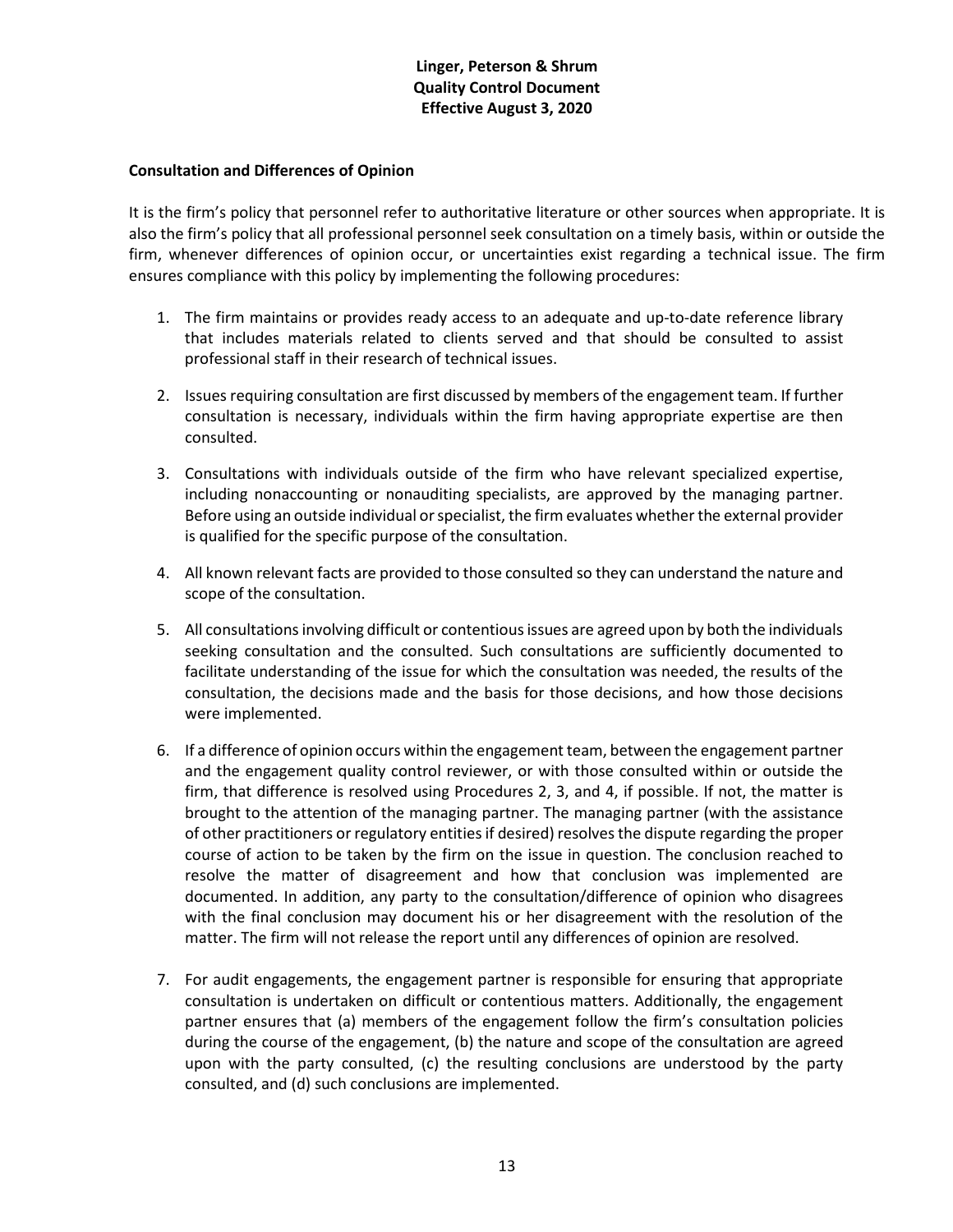In addition, any party to the consultation/difference of opinion who disagrees with the final conclusion may document his or her disassociation from the resolution of the matter.

### **MONITORING**

It is the firm's policy that the quality control system be monitored on an ongoing basis to provide the firm with reasonable assurance that the policies and procedures established by the firm for each of the elements of quality control are relevant, adequate and operating effectively. Monitoring activities include Engagement Quality Control Review (EQCR), inspection, and post-issuance review. EQCR, performed prior to completion of the engagements, assists in providing ongoing consideration and evaluation of the firm's quality control system. The policy and procedures relating to EQCR are addressed in the ENGAGEMENT PERFORMANCE section of this Quality Control Document. The retrospective monitoring activities performed by the firm relate to inspection and postissuance review (collectively referred to as *inspection/review)* and are the primary activities addressed in these monitoring policy and procedures.

As an integral part of the monitoring process, inspection/review procedures are performed on all elements of the firm's quality control system at least annually to determine whether the firm has complied with professional standards, applicable legal and regulatory requirements, and its stated quality control policies and procedures. The firm ensures compliance with this policy by implementing the following procedures:

- 1. At least annually, the managing partner selects an individual or team to perform inspection/review procedures on the firm's quality control system. Individuals selected as monitoring team members possess adequate technical knowledge and experience and, when practical, are not directly involved in the administration, supervision, or performance of the QC procedures or engagements each will inspect/review. The monitoring process is planned, performed, and documented using the appropriate monitoring checklist found in the Practice Aid section of *PPC's Guide to Quality Control* as a work program. The monitoring procedures include review of administrative records to assess compliance relating to quality control elements other than engagement performance.
- 2. At the conclusion of the inspection/review, the team captain is responsible for (a) identifying and summarizing the deficiencies noted and (b) discussing the results of the inspection/review with the engagement partners and other appropriate personnel responsible for each of the engagements selected for review and determining whether any corrective action needs to be taken or improvements made with respect to those specific engagements. Audit engagement partners consider whether any deficiencies noted in the monitoring team's communication may affect other audit engagements.
- 3. The firm pursues one or more of the following actions resulting from its evaluation of the deficiencies noted during inspection/review—
	- Take appropriate remedial action directed toward the individual engagement or person.
	- Revise the firm's quality control policies and procedures.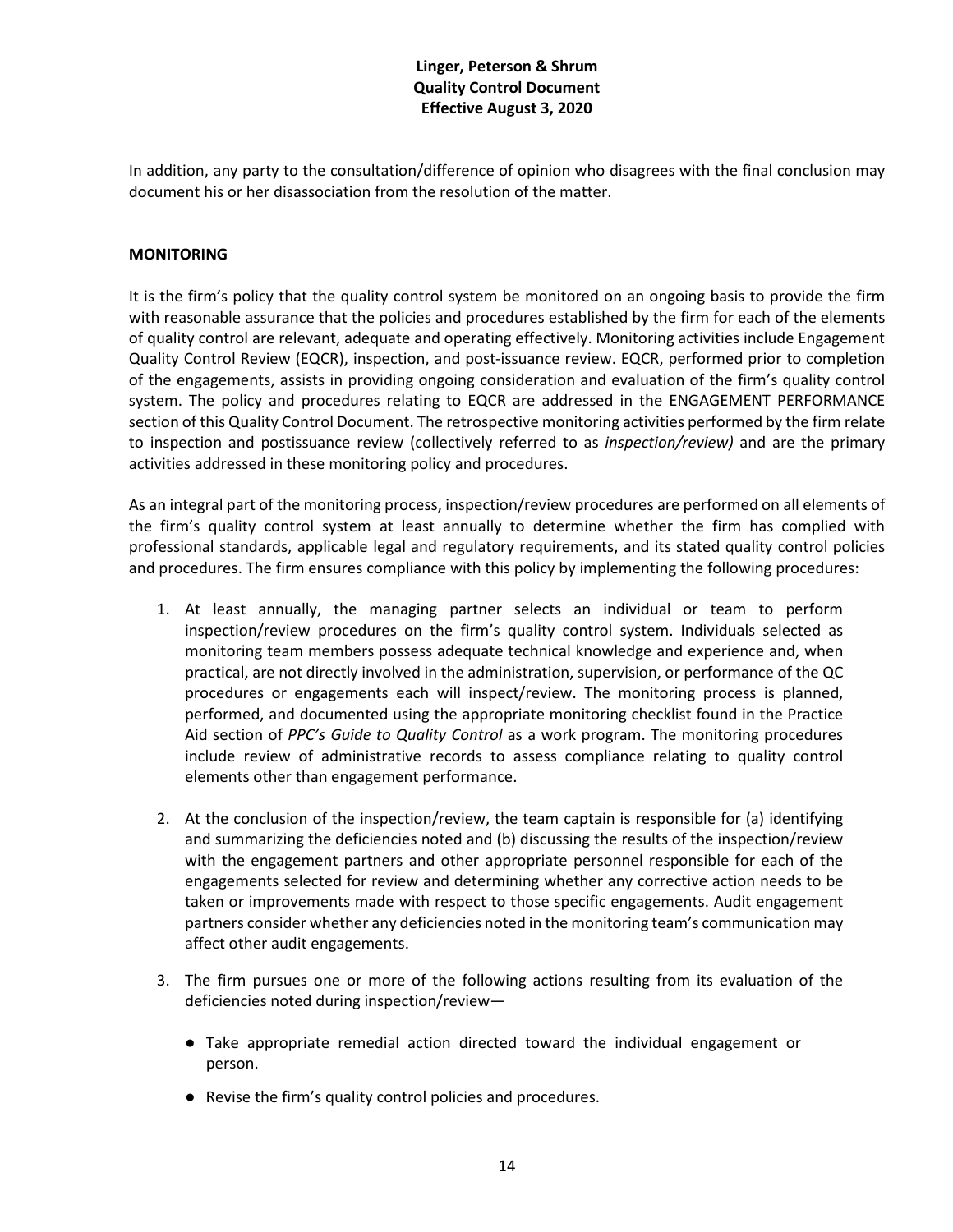- Discipline individuals who failed to follow the firm's quality control policies and procedures.
- Communicate the findings to those responsible for training and professional development.
- 4. If monitoring procedures indicate that required engagement procedures were not performed or that an issued report is inappropriate, the firm determines what further actions are needed to comply with relevant professional standards and applicable legal and regulatory requirements. Depending upon the specific situation, the firm may obtain legal advice.
- 5. At least annually, the firm prepares and distributes a formal monitoring report to engagement partners and the managing partner. This annual monitoring communication provides a description of (a) the monitoring procedures performed, (b) the conclusions reached from such procedures, and (c) any systemic, repetitive, or other significant deficiencies noted and the corrective actions taken to resolve them. Audit engagement partners consider whether any deficiencies noted in the firm's communication may affect their audit engagements.
- 6. In addition, the firm is subject every three years to a peer review in accordance with the requirements of the AICPA and the State of California Board of Accountancy. The managing partner is responsible for scheduling and coordinating that review. The firm elects to have its peer review count as its inspection for each year in which a peer review is performed.
	- a. The internal inspection/review results (including those specific to the firm's governmental audit engagements selected for inspection/review) and annual monitoring communication are made available to the firm's peer review team.
- 7. Based on the results of the ongoing monitoring of the quality control system, the firm's annual inspection/review, the monitoring communication, and, if appropriate, the results of the firm's peer review, the managing partner determines any corrective actions that should be pursued to improve, amend, or revise the quality control system.
- 8. The managing partner periodically reminds personnel during staff meetings that any concerns regarding complaints or allegations may be communicated to the firm without fear of reprisal. The firm is particularly interested in complaints and allegations about the firm's noncompliance with professional standards, applicable legal and regulatory requirements, or the firm's system of quality control. The firm appropriately addresses complaints and allegations by—
	- Establishing channels of communication for complaints and allegations through the firm's email system and communicating such information to employees and clients.
	- Investigating complaints and allegations and involving legal counsel if considered necessary. The firm assigns individuals to this process who are trained and knowledgeable about firm procedures and who are not otherwise involved in the engagement relating to the complaint or allegation.
	- Documenting all complaints and allegations.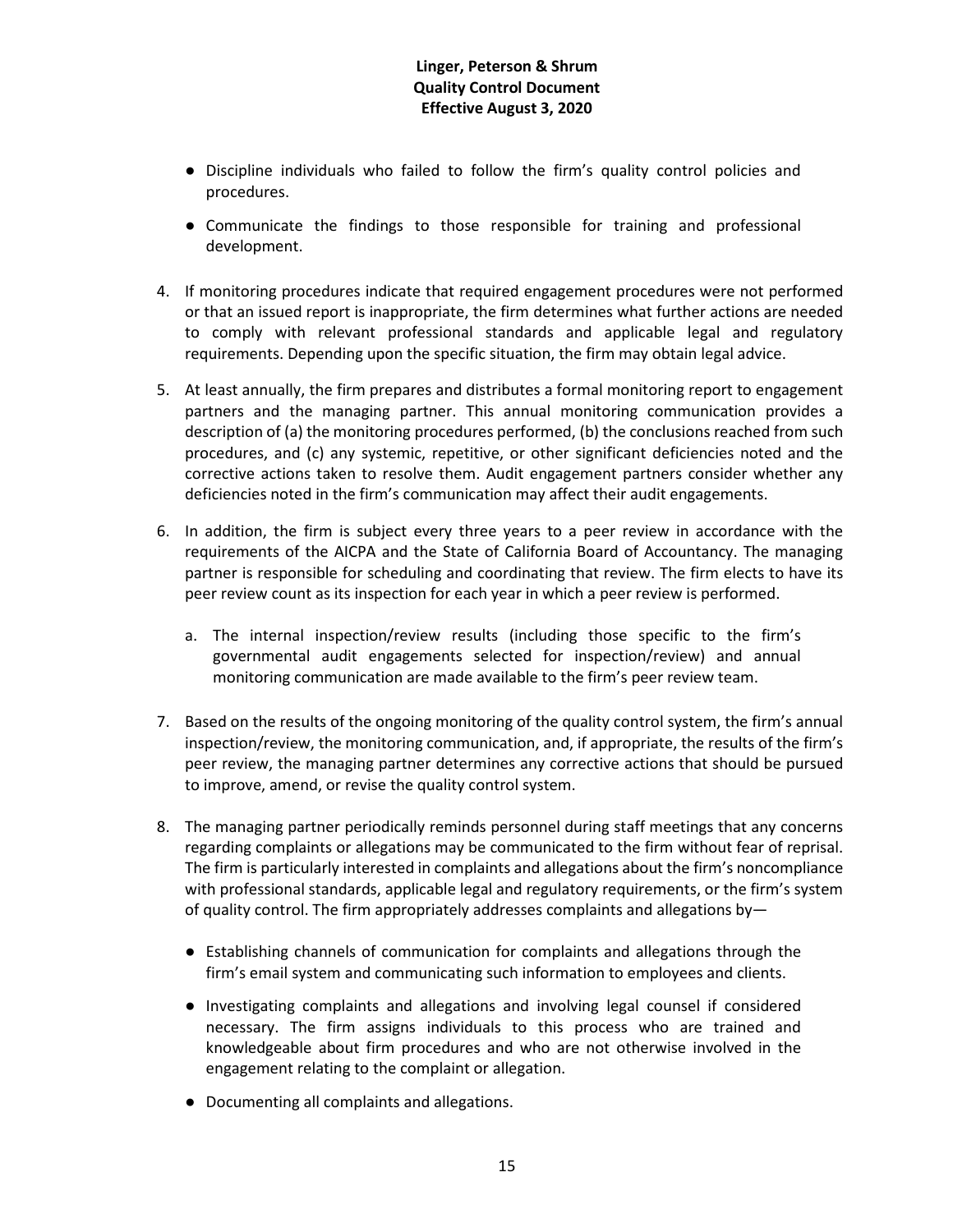9. The firm documents the performance of each element of its quality control system on an ongoing basis, as well as in conjunction with documenting its monitoring of the system. The firm retains documentation evidencing the operation of its quality control policies and procedures for a time sufficient to allow those monitoring the quality control system, including peer reviewers, to evaluate the firm's compliance with its system.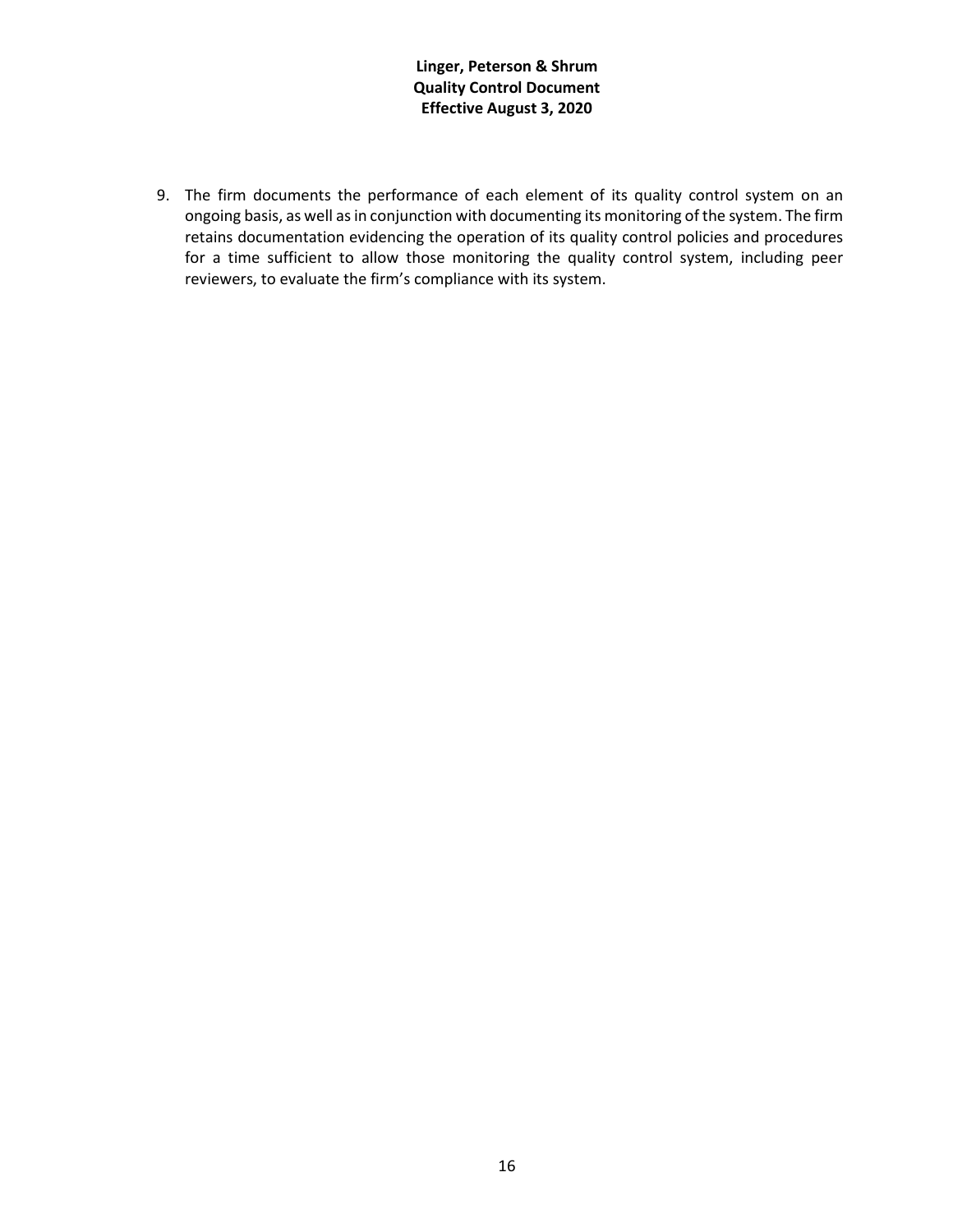### **ENGAGEMENT PERFORMANCE**

# **BRIDGING DOCUMENTS**

# **EFFECTIVE AUGUST 3, 2020**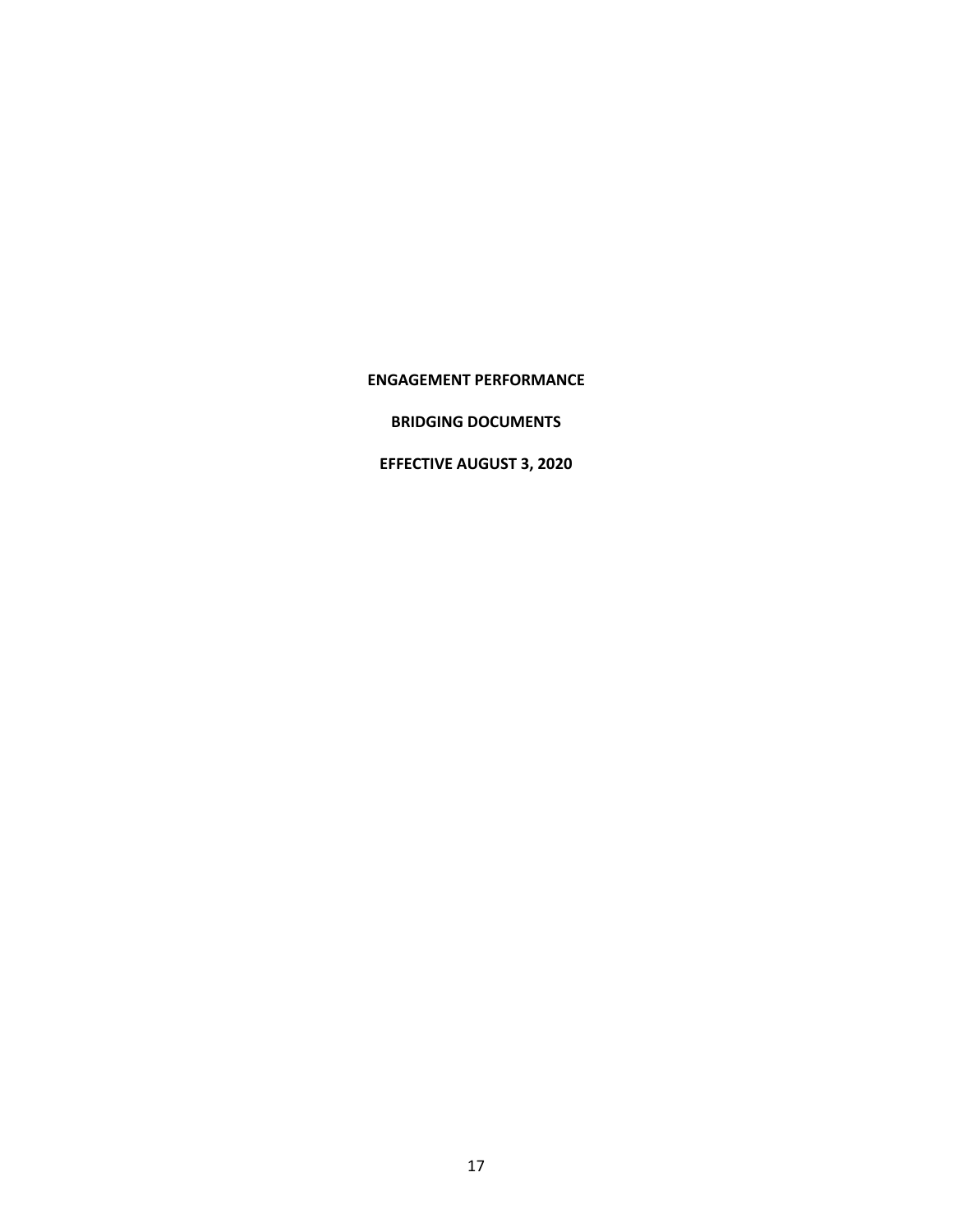| <b>ENGAGEMENT PERFORMANCE BRIDGING DOCUMENT</b>                                                    |               |                |  |  |
|----------------------------------------------------------------------------------------------------|---------------|----------------|--|--|
| <b>Engagement Performance Quality Control Steps</b>                                                | <b>Audits</b> | <b>Audits</b>  |  |  |
|                                                                                                    |               | <b>Under</b>   |  |  |
|                                                                                                    |               | <b>AU-C940</b> |  |  |
| 1. Evaluate whether to accept/continue the engagement, considering ethical requirements            |               |                |  |  |
| (including if nonattest services create an independence threat); the client's integrity and the    |               |                |  |  |
| firm's competence, capabilities, time and resources.                                               |               |                |  |  |
| 2. Obtain an engagement letter.                                                                    |               |                |  |  |
| 3. Assign staff based on competence, capabilities and availability.                                |               |                |  |  |
| 4. Develop a preliminary audit strategy, including consideration of more than one component,       |               |                |  |  |
| use of specialists and/or service organizations.                                                   |               |                |  |  |
| 5. Determine and document planning materiality and performance materiality.                        |               |                |  |  |
| 6. Hold an engagement team discussion about the susceptibility of the financial statements to      |               |                |  |  |
| material misstatement due to error or fraud.                                                       |               |                |  |  |
| 7. Perform preliminary analytical procedures.                                                      |               |                |  |  |
| 8. Inquire of management and perform other risk assessment procedures to obtain an                 |               |                |  |  |
| understanding of the entity and its environment, including internal control.                       |               |                |  |  |
| 9. Identify and assess risks of material misstatement (including fraud risks) and develop          |               |                |  |  |
| responses to identified risks.                                                                     |               |                |  |  |
| 10. Prepare an audit plan.                                                                         |               |                |  |  |
| 11. Develop a time estimate. (OPTIONAL)                                                            |               |                |  |  |
| 12. Obtain partner approval of the audit plan and staff assignments and, if applicable), time      |               |                |  |  |
| estimates.                                                                                         |               |                |  |  |
| 13. Test, evaluate and document design and operating effectiveness of internal controls.           |               |                |  |  |
| (OPTIONAL)                                                                                         |               |                |  |  |
| 14. Perform and document further audit procedures.                                                 |               |                |  |  |
| 15. Supervise procedures (including work of other auditors).                                       |               |                |  |  |
| 16. Obtain legal representation letters.                                                           |               |                |  |  |
| 17. Summarize, evaluate and conclude on the effect of accumulated misstatements.                   |               |                |  |  |
| 18. Assist in drafting the financial statements. (OPTIONAL)                                        |               |                |  |  |
| 19. Perform final analytical review.                                                               |               |                |  |  |
| 20. Complete a presentation and disclosure checklist and read the financial statements.            |               |                |  |  |
| 21. Obtain a management representation letter.                                                     |               |                |  |  |
| 22. Evaluate management's report on internal control for completeness and propriety.               |               |                |  |  |
| 23. Draft the report.                                                                              |               |                |  |  |
| 24. Consider and document changes from the audit strategy, planning materiality or audit plan.     |               |                |  |  |
| 25. Review the workpapers.                                                                         |               |                |  |  |
| 26. Determine that all review points and open items have been cleared.                             |               |                |  |  |
| 27. Obtain an engagement quality control review, if required by firm policy.                       |               |                |  |  |
| 28. Obtain consultation when appropriate and document and implement conclusions.                   |               |                |  |  |
| 29. Resolve any differences of opinion and document and implement conclusions.                     |               |                |  |  |
| 30. Determine that all quality control engagement level procedures have been performed.            |               |                |  |  |
| 31. Prepare required client communications.                                                        |               |                |  |  |
| 32. Have the partner sign the report or transmittal letter.                                        |               |                |  |  |
| 33. Evaluate the staff's performance.                                                              |               |                |  |  |
| 34. Maintain the confidentiality, safe custody, integrity, accessibility and retrievability of the |               |                |  |  |
| workpapers.                                                                                        |               |                |  |  |
| 35. Assemble and retain the workpapers for a sufficient period of time (subject to monitoring      |               |                |  |  |
| review).                                                                                           |               |                |  |  |